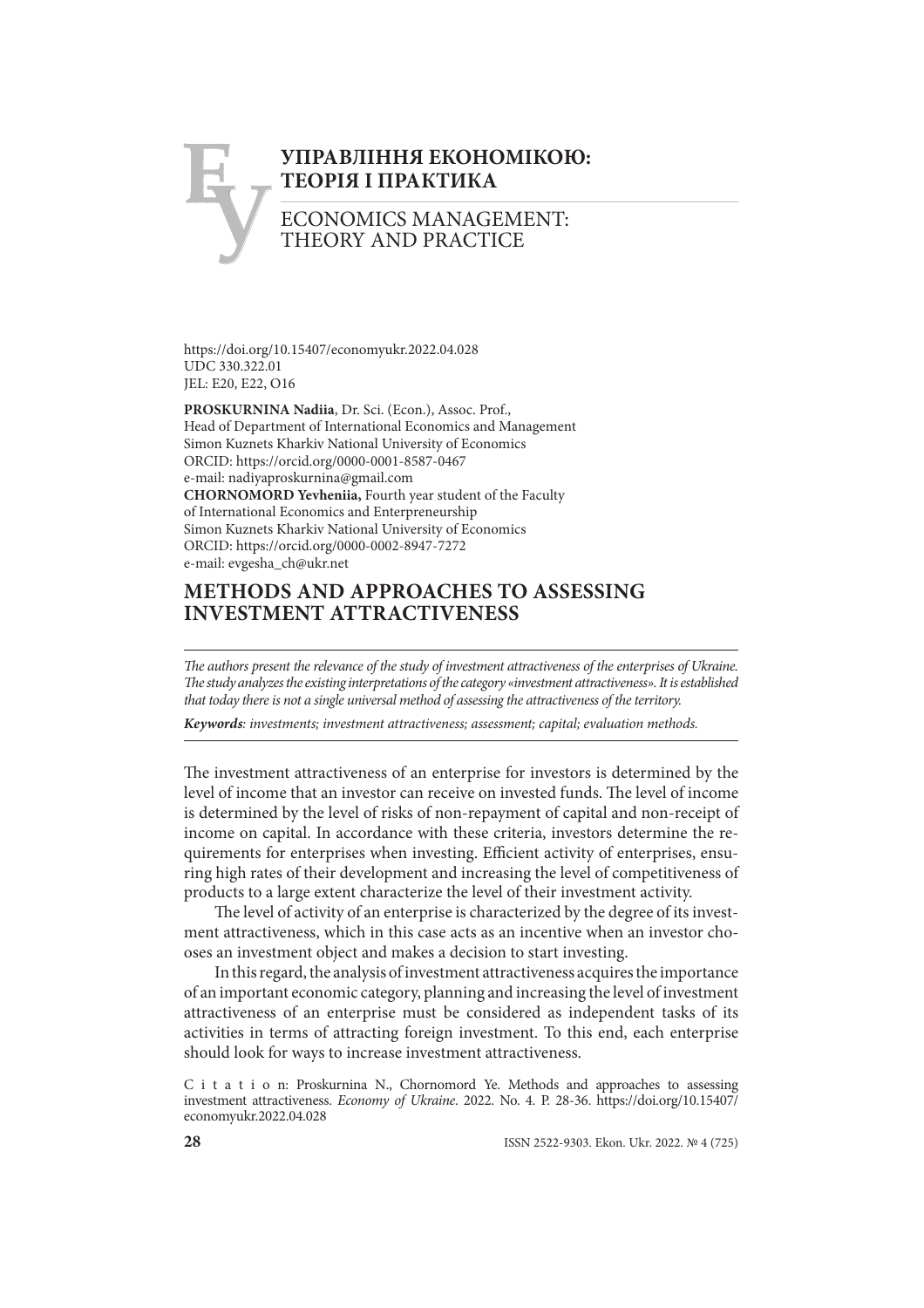Analysis of the investment attractiveness of an enterprise for most investors in Ukraine is a priority when choosing an investment object in comparison with other structural levels of the economy, such as a country, region, industry.

One of the decisive conditions for overcoming the crisis of the Ukrainian economy is the growth of investment in various sectors of the national economy. The intensification of investment activity contributes to the rise and further development of the economy, with the help of investments, new enterprises are created and, accordingly, additional jobs, existing production facilities are expanded, and new types of goods and services are developed and entered the market. The state that receives additional tax revenues also wins.

The relevance of the topic is due to the fact that the assessment of the investment attractiveness of an enterprise occurs in almost all transformations: when buying and selling an enterprise, its corporatization, mergers and acquisitions, as well as in many other situations. Knowledge of the value of the market value enables the owner of the object to improve the production process, develop a set of measures aimed at increasing the market value of the enterprise. Periodic valuation allows you to improve management efficiency and, therefore, avoid bankruptcy and ruin.

Published in periodicals or posted on the Internet methodological materials for assessing the investment attractiveness of industrial enterprises are based on the use of only quantitative or only qualitative factors and does not fully take into account the whole set of financial, economic, marketing and production characteristics of industrial enterprises. Practical methods of assessing the investment attractiveness of leading Western consulting firms and investment companies are considered a trade secret, not available to the general scientific community and not adapted to Ukrainian economic conditions, which indicates the urgency of studying this problem.

The subject of this study is the methodological issues of assessing the investment attractiveness of an enterprise.

The object of the study are various methods for assessing the investment attractiveness of an enterprise.

The methods used: synthesis, comparison, dimension.

The purpose of this article is to identify methods for assessing the investment attractiveness of an enterprise.

To achieve the stated goal, the following tasks were set:

1. To study the concept of investment attractiveness of an enterprise.

2. Determine the factors affecting the investment attractiveness of the enterprise.

3. Analyze in detail the methods for assessing the investment attractiveness of enterprises.

## **THE CONCEPT OF INVESTMENT ATTRACTIVENESS OF AN ENTERPRISE**

The key concept in determining the creditworthiness of an enterprise is its financial stability, but today this is no longer enough to make a final decision. Diversification of enterprises in various fields of activity, the presence of qualitative factors, differences in the production base  $-$  all this requires a single, integrated approach to making investment decisions. And the investment attractiveness of the enterprise comes to the fore. But how to evaluate it?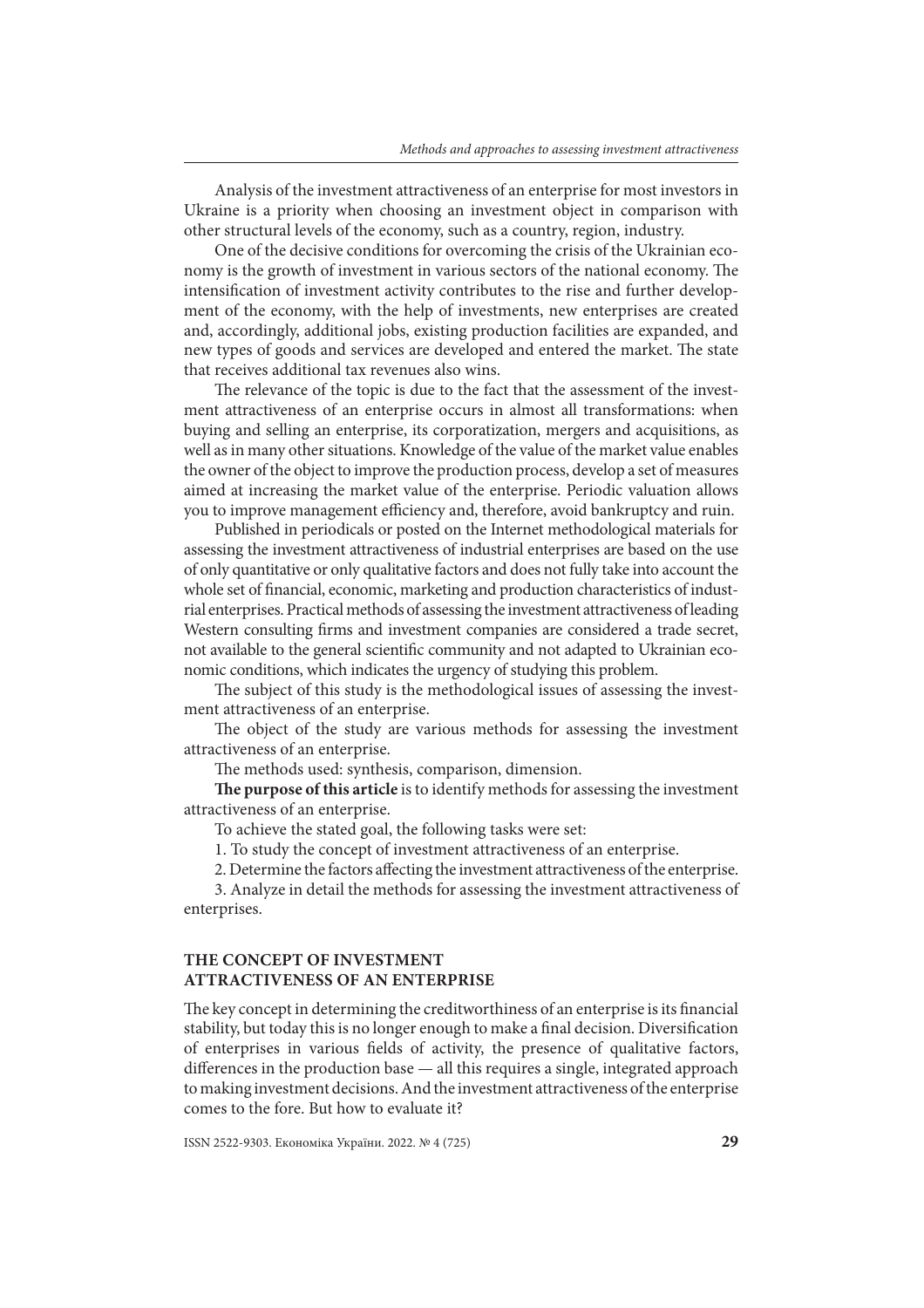In order to determine the maximum efficiency of an investment decision, the concept of the investment attractiveness of an enterprise is introduced. The concept is quite new, it appeared relatively recently in economic publications and is used mainly in the characterization and evaluation of investment objects, rating comparisons, and comparative analysis of processes. The study of different points of view on its interpretation made it possible to establish that in modern ideas there is no single approach to the essence of this economic category.

One of the most common points of view is the comparison of investment attractiveness with the feasibility of investing in an enterprise of interest to the investor, which depends on a number of factors that characterize the activity of the entity. Although the definition is correct, it is rather vague, and does not give grounds to talk about the assessment 1.

More precisely, the economic essence of investment attractiveness is given in the definition of L. Valinurova and O. Kazakova. They understand this term as a set of objective signs, properties, means and opportunities that determine the potential effective demand for investments. This definition is broader and allows taking into account the interests of any participant in the investment process.

There are other points of view (including L. Gilyarovskaya, V. Vlasova and E. Krylov and others). Here, investment attractiveness is understood as an assessment of the effectiveness of the use of equity and borrowed capital, an analysis of solvency and liquidity (a similar definition is the structure of equity and borrowed capital and its placement between different types of property, as well as the efficiency of their use).

Assessing the investment attractiveness in terms of income and risk, it can be argued that this is the presence of income (economic effect) from investing funds with a minimum level of risk.

The role of this concept in characterizing the investment environment and investment activity in general can be seen in the following diagram:

Thus, it becomes obvious that, regardless of the approach to the definition used by an expert or analyst, most often the term «investment attractiveness» is used to assess the feasibility of investing in a particular object, choosing alternative options and determining the efficiency of resource allocation.

It should be noted that the determination of investment attractiveness is aimed at the formation of objective, purposeful information for making an investment decision. Therefore, when approaching its assessment, one should distinguish between the terms «level of economic development» and «investment attractiveness». If the first determines the level of development of the object, a set of economic indicators, then the investment attractiveness is characterized by the state of the object, its further development, profitability and growth prospects [1].

### **METHODS FOR ASSESSING THE INVESTMENT ATTRACTIVENESS OF AN ENTERPRISE**

Currently, there is no single approach to both the definition and evaluation of investment attractiveness. Among the criteria defining it for the investment attractiveness of an enterprise, such aspects of the enterprise as the attractiveness

<sup>1</sup> World Investment Report 2020. United Nations. URL: https://worldinvestmentreport.unctad. org/world-investment-report-2020/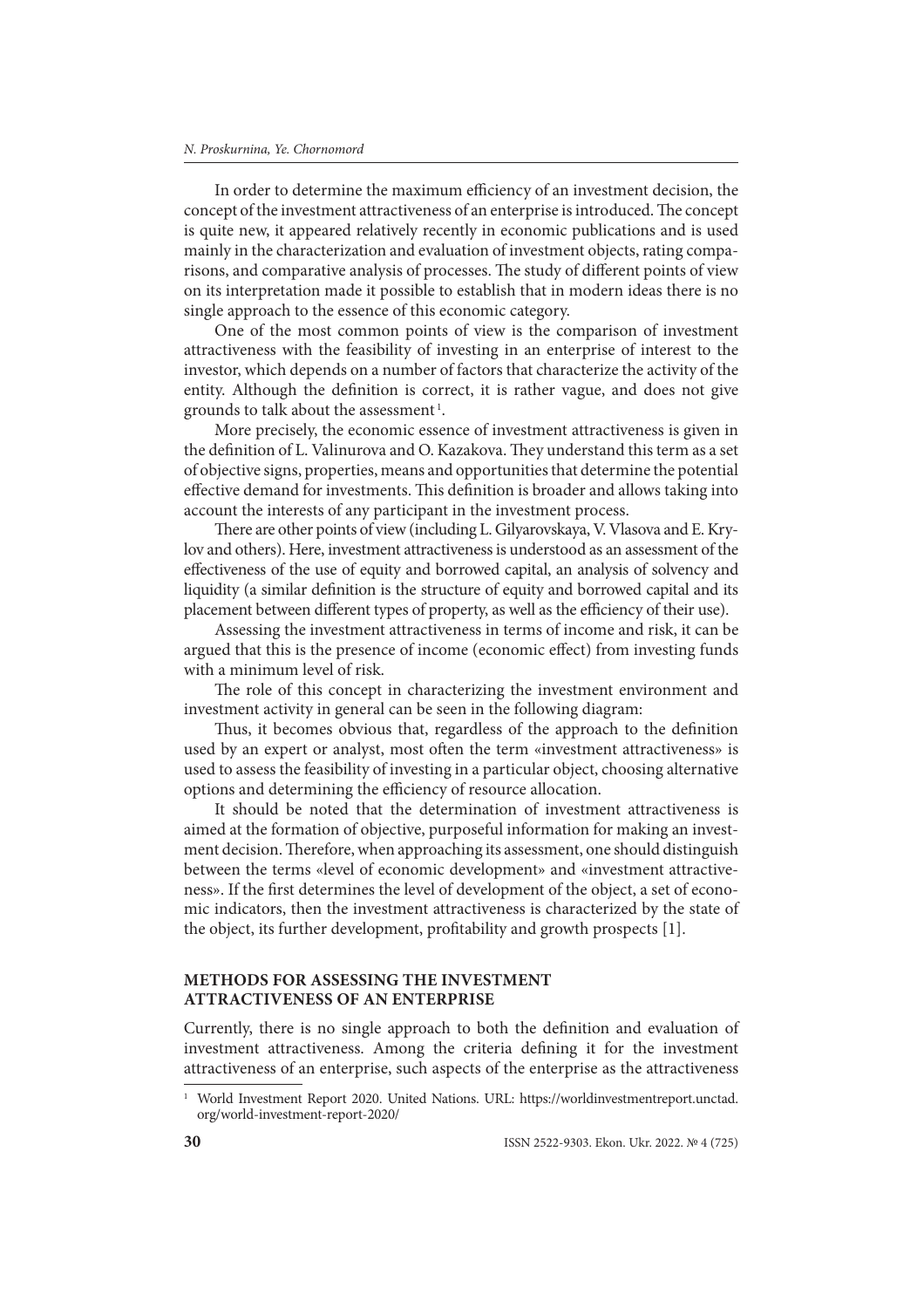of products, personnel, financial, territorial, and others are usually considered. Product aspects include: quality, price, level of diversification. To personnel — the quality of staff and management. As for the financial aspects, here investors most often pay attention to the structure of property, liquidity, profitability, financial stability and solvency of the organization.

Currently, the most popular methods for assessing investment attractiveness are the following:

1) discounted cash flow method;

2) assessment based on the analysis of factors of external and internal impact;

3) seven-factor model;

4) integrated assessment based on internal indicators;

5) comprehensive assessment.

1. Method of discounted cash flows. The discounted cash flow method or DCF is a tool for estimating future cash flows. In other words, it is an attempt to evaluate the attractiveness of any investment opportunity based on what cash flows they are able to generate in the future. The essence of the method is based on a simple statement — money «now» is worth more than money «later» — in the future.

And this statement has objective reasons:

• inflation:

• presence of investment risks;

• the possibility of alternative investments of funds (for example, bank deposits) [2].

The discount factor is calculated by the formula [3]

$$
k_d = \frac{1}{1 + r^i},
$$

where  $r$  — discount rate,  $i$  — period number.

Discounting cash flows. Calculation formula

$$
DSF = \sum_{i=1}^{n} \frac{CF_i}{1+r^i},
$$

where  $DCF$  — discounted cash flow,  $CF$  — cash flow in the period *i*, *r* — discount rate,  $n$  — number of time periods [3].

The discount rate is the main element in the formula for discounting cash flows. This indicator shows what the investor should expect.

The main advantages of the method are that it allows you to evaluate a business with uneven, and often negative financial results. Also, the advantages of this method include the realism of estimating the value of the enterprise, as well as the ability to see the hidden potential. The disadvantages of the method include the fact that the indicators in dynamics are carried over to the future period, these indicators are subjective, therefore, there is no guarantee that the calculated values will be absolutely correct.

2. Method for assessing investment attractiveness based on the analysis of factors of external and internal impact.

Stages of assessing investment attractiveness according to this method:

a) determining the factors of investment attractiveness of an enterprise based on the Delphi expert method;

b) analysis of investment attractiveness, taking into account these factors;

ISSN 2522-9303. Економіка України. 2022. № 4 (725) **31**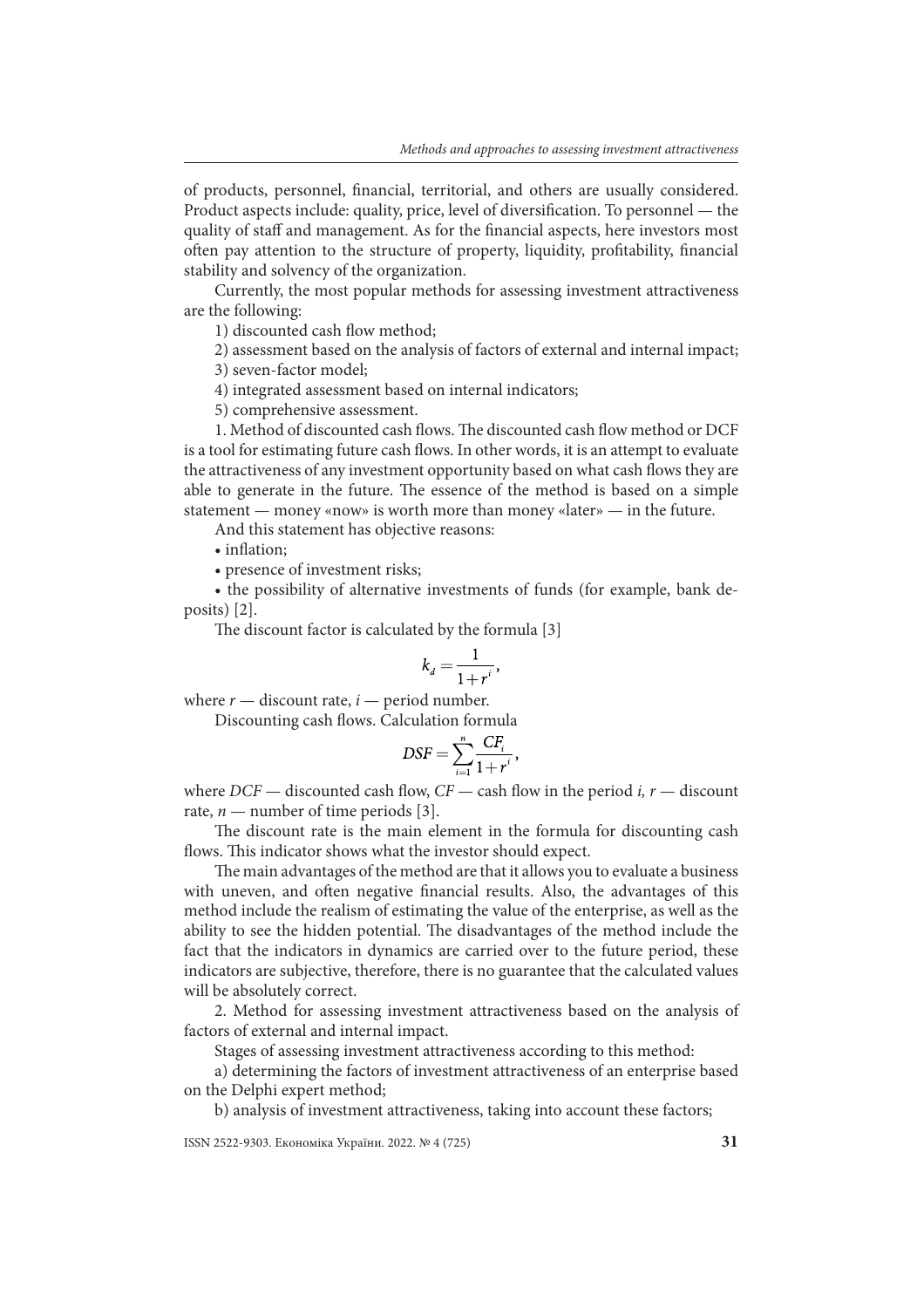c) the concept of a multifactorial regression model of the influence of factors is considered, and a forecast of the investment attractiveness of the enterprise is carried out;

d) development of recommendations.

Internal factors include those that directly depend on the performance of the enterprise. Such factors are the main ones, due to their change it is possible to regulate the level of the financial condition of the enterprise and thereby influence its investment attractiveness.

External factors do not depend on the activities of the enterprise, it is possible to change them, but this is already a more complex and time-consuming process.

The main advantage of this method is that it takes into account both external and internal factors that affect the investment attractiveness of the enterprise, that is, an integrated approach is carried out to some extent. But there are also disadvantages, which include the use of expert assessments at the first and third stages of this technique. This factor reduces the accuracy of the results, since it depends on the subjective assessments of experts.

3. In the seven-factor model, an indicator of the investment attractiveness of an enterprise is the return on assets: the higher it is, the more efficiently the enterprise operates, therefore, it is more attractive in terms of investment [3].

This model is used to study the impact of sustainability indicators on the efficiency of the organization's assets.

The formula of the seven-factor model  $[4, p. 71]$ :

$$
P_a = \frac{4\Pi}{B} \cdot \frac{B}{OA} \cdot \frac{OA}{KO} \cdot \frac{KO}{A3} \cdot \frac{A3}{K3} \cdot \frac{K3}{SK} \cdot \frac{3K}{A} = a \cdot b \cdot c \cdot d \cdot k \cdot l \cdot m,
$$

where  $a = \text{VII/B}$  — net return on sales,  $b = \text{B/OA}$  — turnover of current assets,  $c = OA/KO$  — current ratio,  $d = KO/H3$  — the ratio of short-term liabilities and receivables,  $k = \frac{\pi}{3}$  K3 — the ratio of accounts receivable to accounts payable, *l* = K3/3K — the ratio of the organization's accounts payable to the amount of borrowed funds,  $m = 3K/A$  — the ratio of borrowed capital to the total assets of the enterprise.

4. When assessing investment attractiveness by the integral method, only relative internal indicators of the economic activity of the enterprise are taken into account. Then all calculations are reduced to an integral indicator of the investment attractiveness of the enterprise.

The advantage of the integral method is the reduction of calculations to the final integral indicator. The disadvantages include the use of only internal indicators of the enterprise in the calculations; external factors that also affect the activities of the organization are not taken into account.

5. A comprehensive assessment of the investment attractiveness of the enterprise. The most popular method is the analysis of the financial condition of the enterprise, it takes place in three stages.

At the first stage, the economic potential of the enterprise is analyzed. To do this, one should take into account the direction of the business, its organizational and legal form, volumes and scope of activity.

At the second stage, the financial condition of the enterprise is analyzed for investment purposes. An assessment of the financial position of the enterprise is made, indicators of business activity, solvency, profitability, and liquidity are analyzed.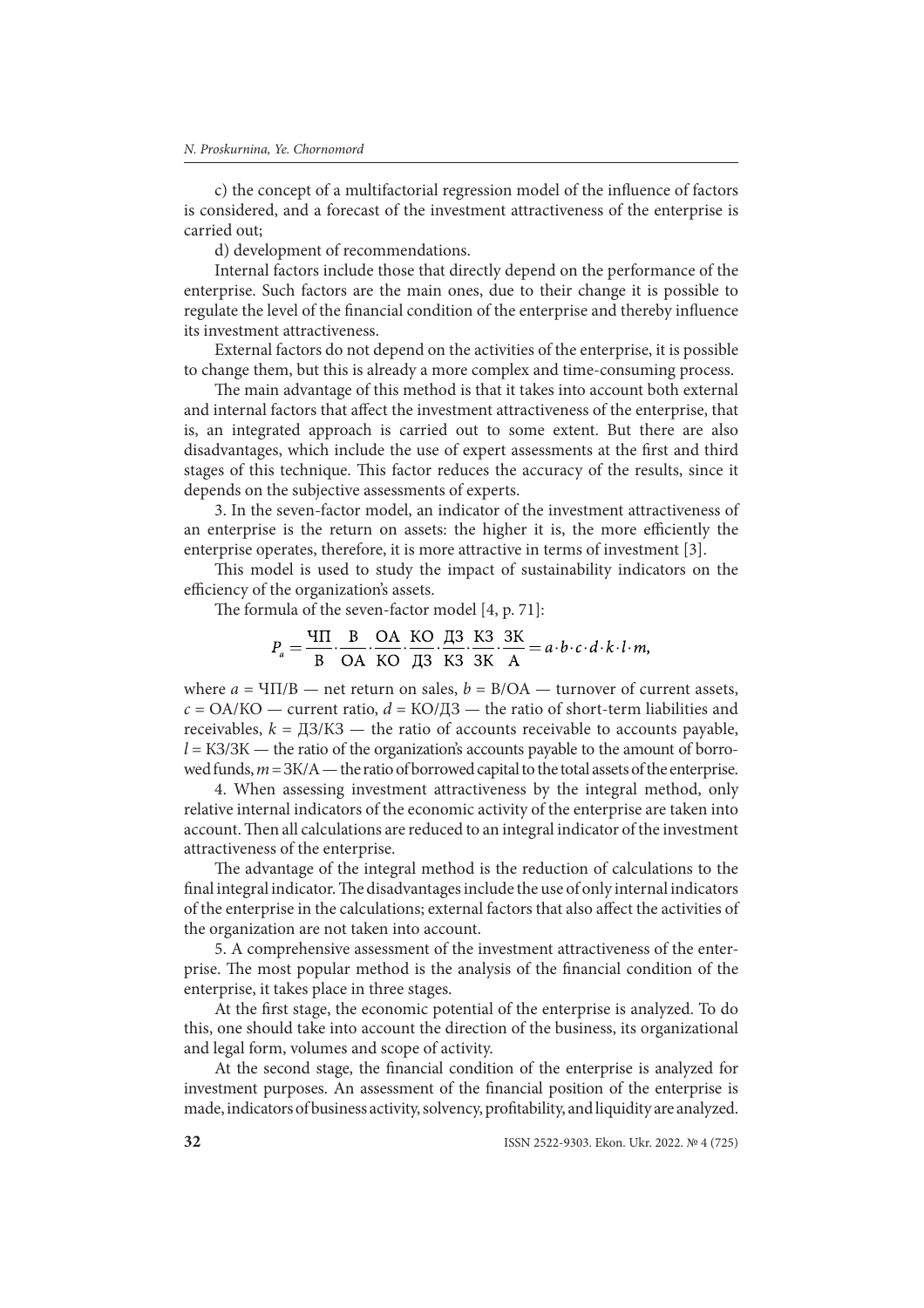At the third stage, the level of business planning is assessed.

All of the above aspects make it possible to qualitatively and fully assess the investment attractiveness of the enterprise

After evaluating all the criteria for the investment attractiveness of the proposed projects, it is necessary to form a rating indicator, which will determine the most profitable and investment-attractive project for investment.

After analyzing various methods for assessing investment attractiveness, it can be noted that many approaches either do not provide a complete assessment of the investment attractiveness of an enterprise, or the assessment results are quite subjective and, therefore, may be inaccurate, so they need to be corrected. For example, if the enterprise is a limited liability company, then the second approach cannot be applied, since it is designed for a joint-stock company, therefore, it needs to be adjusted.

The presented approach makes it possible to take into account the largest number of factors, which in turn allows reducing the risks of a potential investor and giving an objective assessment of the investment attractiveness of an enterprise. However, it is labor intensive and requires a lot of attention.

A comprehensive methodology for assessing investment attractiveness is based on an analysis of the financial condition of an enterprise and is carried out according to financial statements. The methodology for assessing the investment attractiveness of an enterprise involves combining data into groups. First of all, the financial condition of the enterprise is analyzed on the basis of financial statements:

- profitability analysis;
- the level of innovative activity of the enterprise;
- analysis of financial stability;
- analysis of liquidity and solvency;
- the company's share in the product market.

Profitability is a coefficient showing the level of income of the enterprise. The profitability ratio reflects the efficiency of the enterprise as a whole, as well as the profitability of various areas of the enterprise. Therefore, profitability is quite an important indicator for the investor. To obtain the most accurate data on the profitability of the enterprise, it is necessary to calculate the following coefficients:

- return on assets;
- profitability of sales;
- return on equity;
- profitability of production assets.

The indicator of financial stability shows the ability of the enterprise in the future to secure the necessary funds for the purpose of implementing the production plan. When analyzing the financial stability of an enterprise, the dependence of the enterprise on borrowed funds is considered [5].

According to the results of expert studies, a scoring of characteristics was developed, according to which the investment attractiveness of an enterprise is assessed. In this case, when assessing investment attractiveness, indicators for the reporting year are taken into account, which are adjusted taking into account the dynamics for the previous year. In accordance with the table below, each assessment corresponds to a certain number of points. 2 points are assigned if the assessment is «good», 1 point if the assessment is «satisfactory». If the value of the indicator is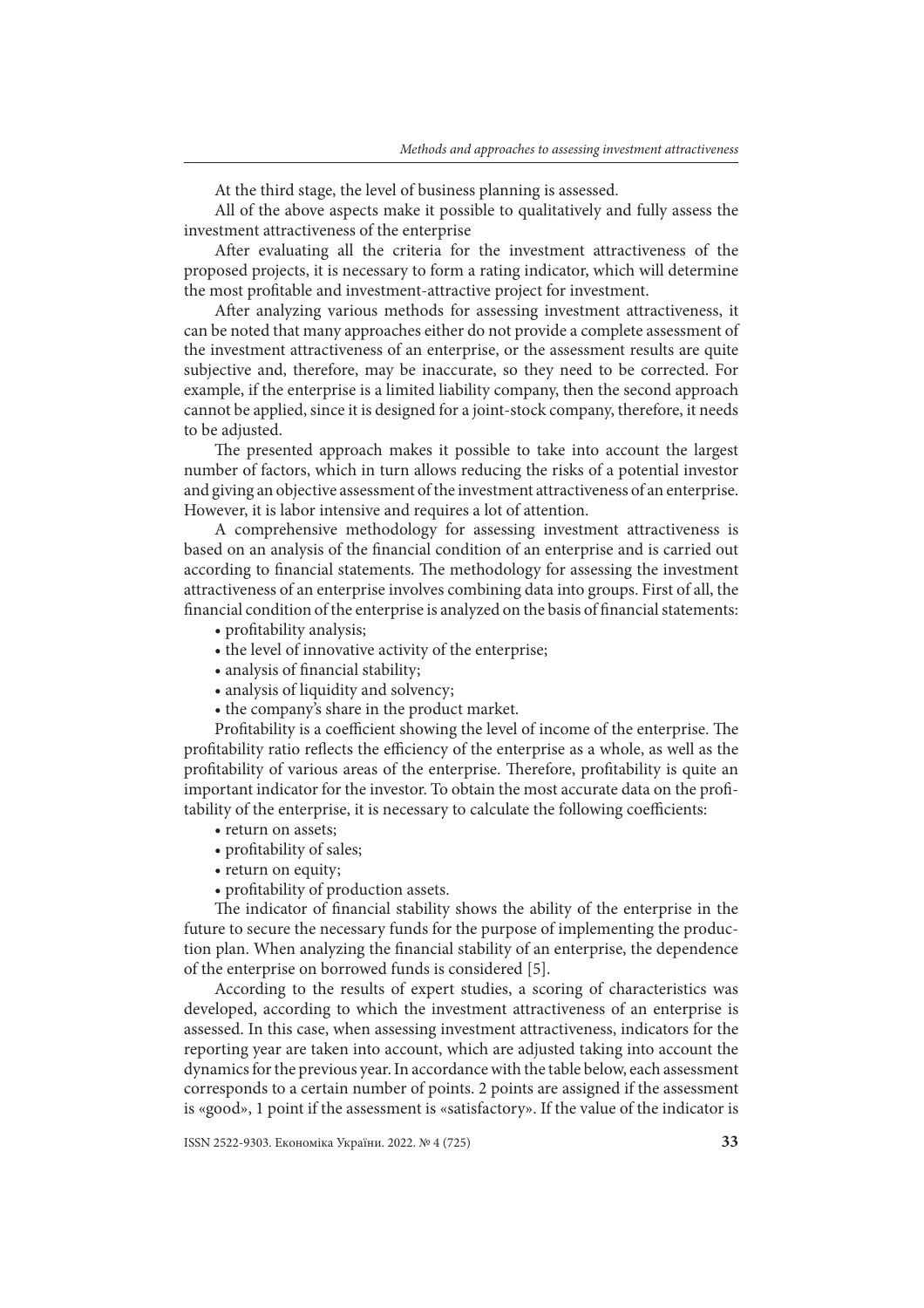#### **Assessment of investment attractiveness**

| Good      | Satisfactory   | In the region<br>of the maximum<br>permissible value | Unsatisfactory | Extremely<br>unsatisfactory |
|-----------|----------------|------------------------------------------------------|----------------|-----------------------------|
| 20 points | $10-20$ points | $0-9$ points                                         | $-5-0$ points  | $\le -5$ points             |

*Source*: authors adapted from [6].

within the allowable value, this corresponds to 0 points. If the indicator is rated as «unsatisfactory» — minus 1 point. In the case when the value of the indicator falls into the «extremely unsatisfactory» column, minus 2 points are assigned.

After evaluating all the indicators and determining the scores for each of them, it is necessary to calculate the sum of all the scores for the presented characteristics.

Further, according to the table, it is necessary to determine the level of investment attractiveness of the enterprise by the amount of points scored. In order for an enterprise to be investment-attractive for an investor, the sum of points scored based on the results of the analysis of all characteristics should be more than 20.

When comparing several enterprises, the most investment-attractive one will be the one with the sum of points for all characteristics will be greater than the rest.

#### **CONCLUSION**

Having considered several methods for assessing the investment attractiveness of an enterprise, it can be noted that all methods have their drawbacks and advantages. For example, the seven-factor method and the method of integral assessment by internal indicators evaluate investment attractiveness only taking into account internal factors. The complex method and the method based on the analysis of external and internal factors take into account not only internal, but also external factors that were not taken into account in the first two methods. But these methods have a significant drawback: the analysis uses expert estimates, therefore, the result obtained is to some extent subjective, and, therefore, inaccurate. Having considered all approaches to studying and evaluating the investment attractiveness of an enterprise, one can single out the final indicator of the level of investment attractiveness, which includes the strengths of existing methods. A comprehensive assessment of investment attractiveness, which is based on an analysis of the financial condition of the enterprise, allows you to fully highlight the final indicator of the level of investment attractiveness. This technique has the following advantages: an integrated approach, analysis of a large number of indicators and coefficients, accurate mathematical calculation of the indicator, which serves as a criterion for assessing investment attractiveness. This method allows you to take into account the dynamics of indicators over several years. Nevertheless, to obtain a more accurate result of assessing investment attractiveness, several methods should be used.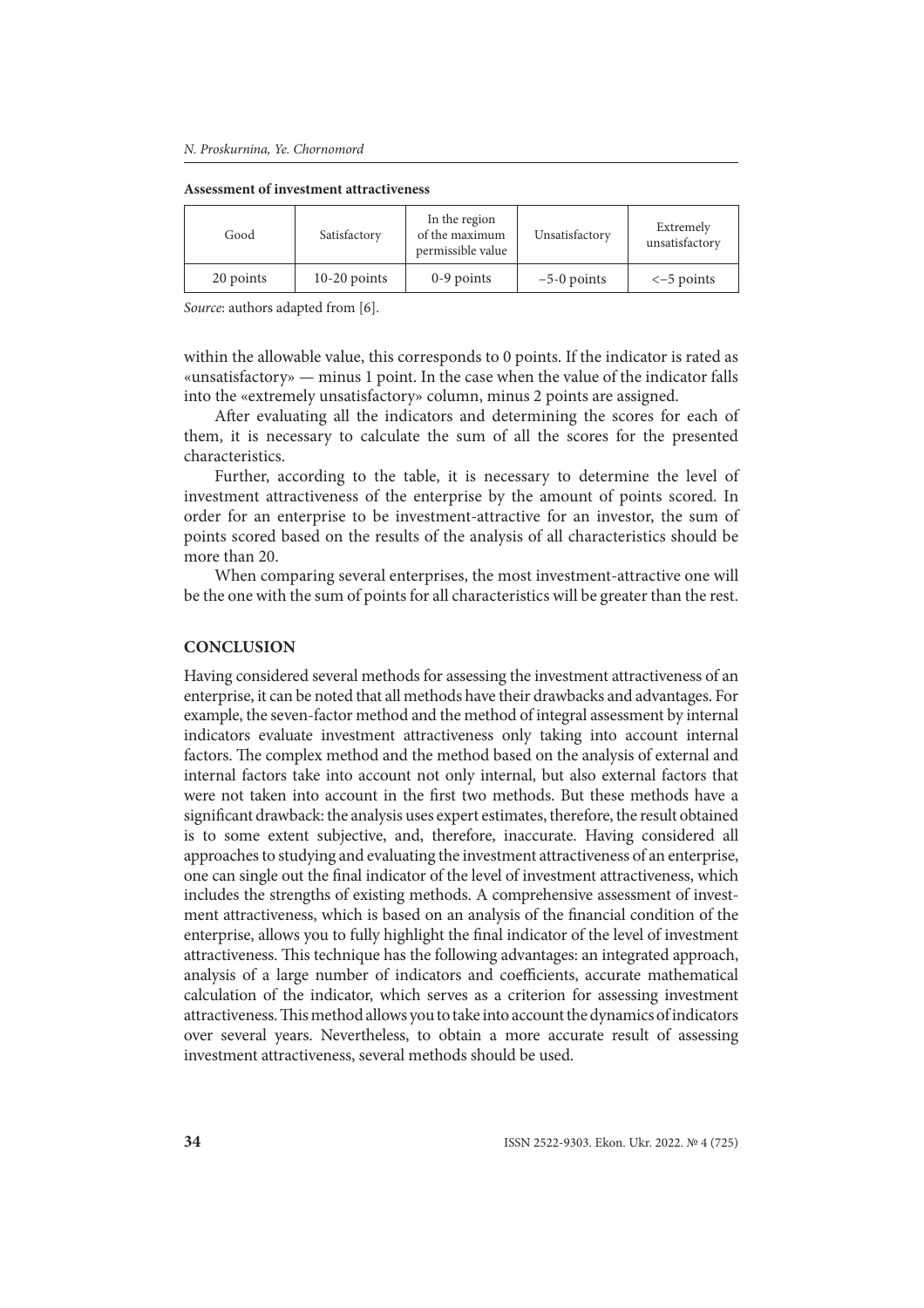#### REFERENCES

- 1. Bandurka A.A., Bandurka A.M., Nosova O.V. Foreign investments in the Ukrainian economy. Kharkiv, Publisher of National Univ. of Internal Affairs, 2014. 25 c.
- 2. Petriv І. Features of assessment of the value of the enterprises on the basis of discounting method. *Economic discourse*. 2018. No. 2. P. 136-144 [in Ukrainian].
- 3. Jdanov I.Yu., Jdanov V.Yu. Investment assessment of the projects and businesses. Textbook. М., Avenue, 2019. 120 p. [in Russian].
- 4. Lutsiv B.L., Kravchuk І.С., Sas B.B. Investing. Studying book. Ternopil, Economic science, 2014. 544 p. [in Ukrainian].
- 5. Korotkova О.V. Investment attractiveness of the enterprise and the methodology of its assessment. *Effective Economics*. 2013. No. 6. P. 32-36 [in Ukrainian].
- 6. Gutkevych S.O., Pulii O.V. Investment attractiveness: essence, indicators and factors of influence. *Intelekt XXI*. 2019. No. 2. P. 88-93. URL: http://dspace.nuft.edu.ua/jspui/ handle/123456789/29900

Received on March 12, 2022 Reviewed on March 29, 2022 Revised on April 04, 2022 Signed for printing on April 07, 2022

#### СПИСОК ВИКОРИСТАНОЇ ЛІТЕРАТУРИ

- 1. Bandurka A.A., Bandurka A.M., Nosova O.V. Foreign investments in the Ukrainian economy. Kharkiv, Publisher of National Univ. of Internal Affairs, 2014. 25 p.
- 2. Петрів І. Особливості оцінки вартості підприємств на основі методу дисконтування грошових потоків. *Економічний дискурс*. 2018. № 2. С. 136—144.
- 3. Жданов И.Ю., Жданов В.Ю. Инвестиционная оценка проектов и бизнеса. Учеб. пособ. М., Проспект, 2019. 120 с.
- 4. Луців Б.Л., Кравчук І.С., Сас Б.Б. Інвестування. Підруч. Тернопіль, Економічна думка, 2014. 544 с.
- 5. Короткова О.В. Інвестиційна привабливість підприємства та методологія її оцінки. *Ефективна економіка*. 2013. № 6. С. 32—36.
- 6. Gutkevych S.O., Pulii O.V. Investment attractiveness: essence, indicators and factors of influence. *Intelekt XXI.* 2019. No. 2. P. 88-93. URL: http://dspace.nuft.edu.ua/jspui/ handle/123456789/29900

Надійшла: 12.03.2022 Прорецензована: 29.03.2022 Доопрацьована: 04.04.2022 Підписана до друку: 07.04.2022

*Н.В. Проскурніна*, д-р екон. наук., доц., завідувачка кафедри міжнародної економіки та менеджменту Харківський національний економічний університет імені Семена Кузнеця просп. Науки, 9A, 61166, Харків, Україна *Є.Є. Чорноморд,* студентка 4 курсу факультету міжнародної економіки та підприємництва Харківський національний економічний університет імені Семена Кузнеця просп. Науки, 9A, 61166, Харків, Україна

#### МЕТОДИ ТА ПІДХОДИ ДО ОЦІНЮВАННЯ ІНВЕСТИЦІЙНОЇ ПРИВАБЛИВОСТІ ПІДПРИЄМСТВА

Найважливішим аспектом прийняття будь-якого інвестиційного рішення є оцінка інвестиційної привабливості об'єкта інвестування. Інвестиційні рішення — одне з найскладніших завдань з точки зору процедури відбору. Вони базуються на багатоваріантній, багатокритеріальній оцінці низки факторів і тенденцій, які часто діють у різних напря-

ISSN 2522-9303. Економіка України. 2022. № 4 (725) **35**